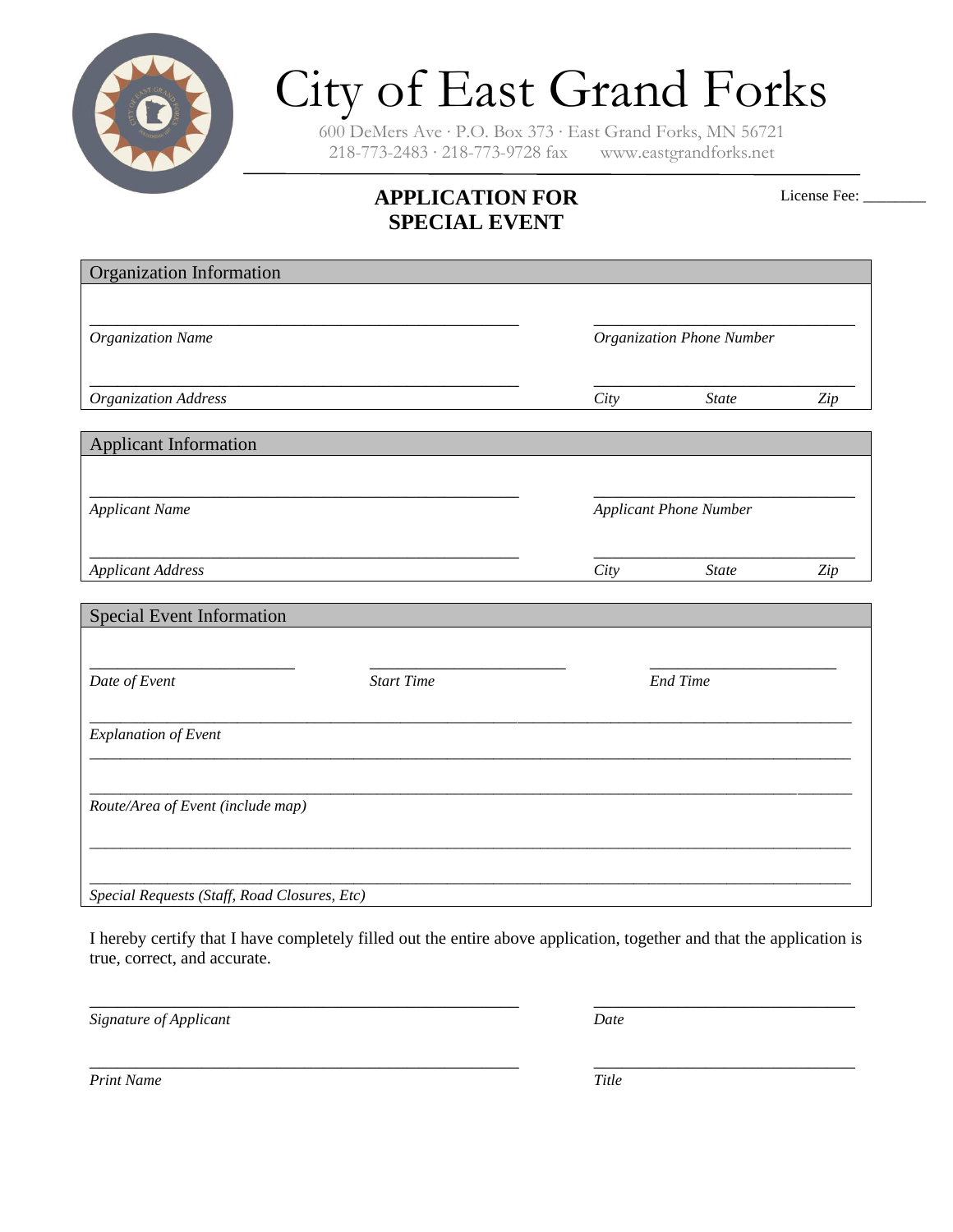# **City of East Grand Forks Map**

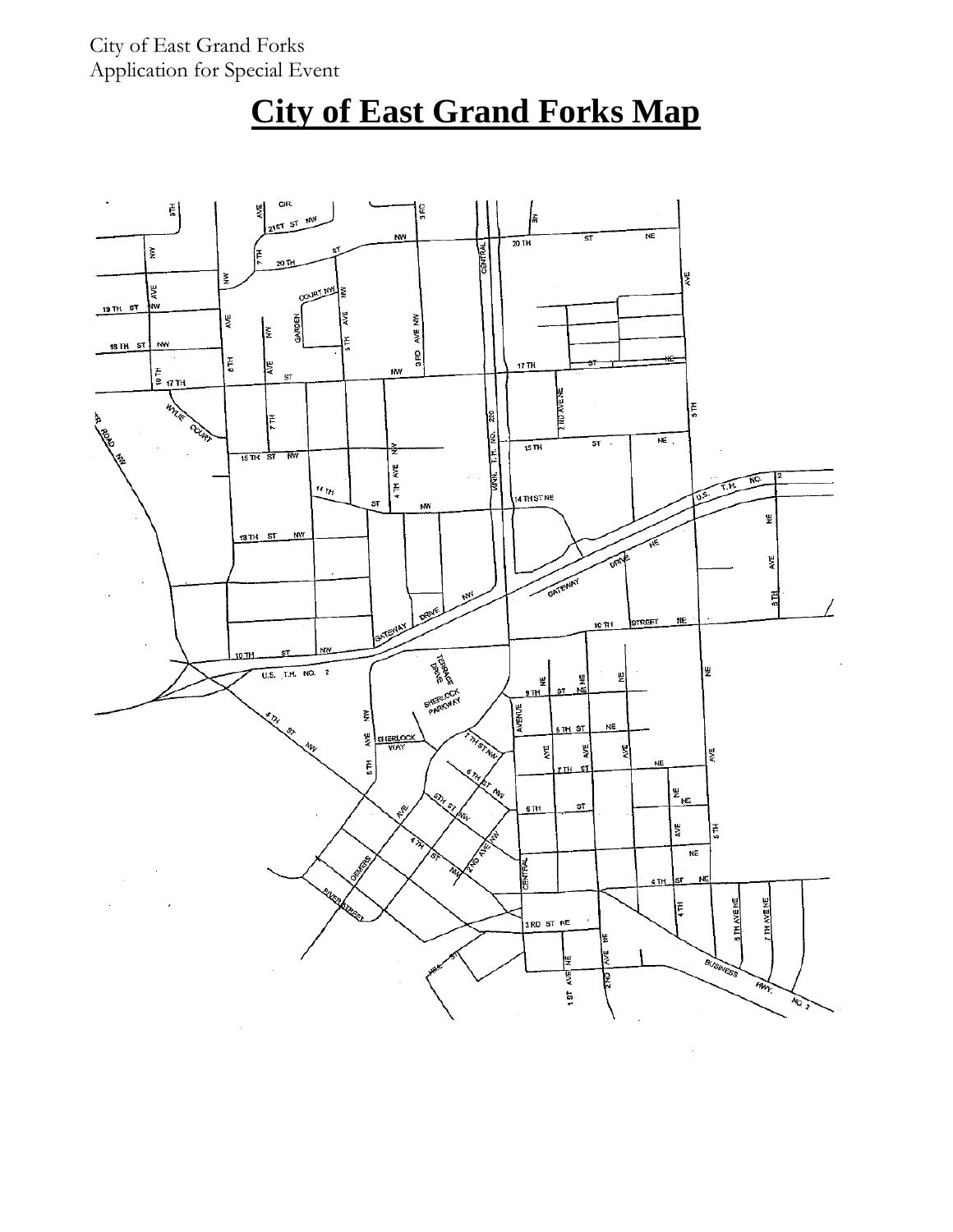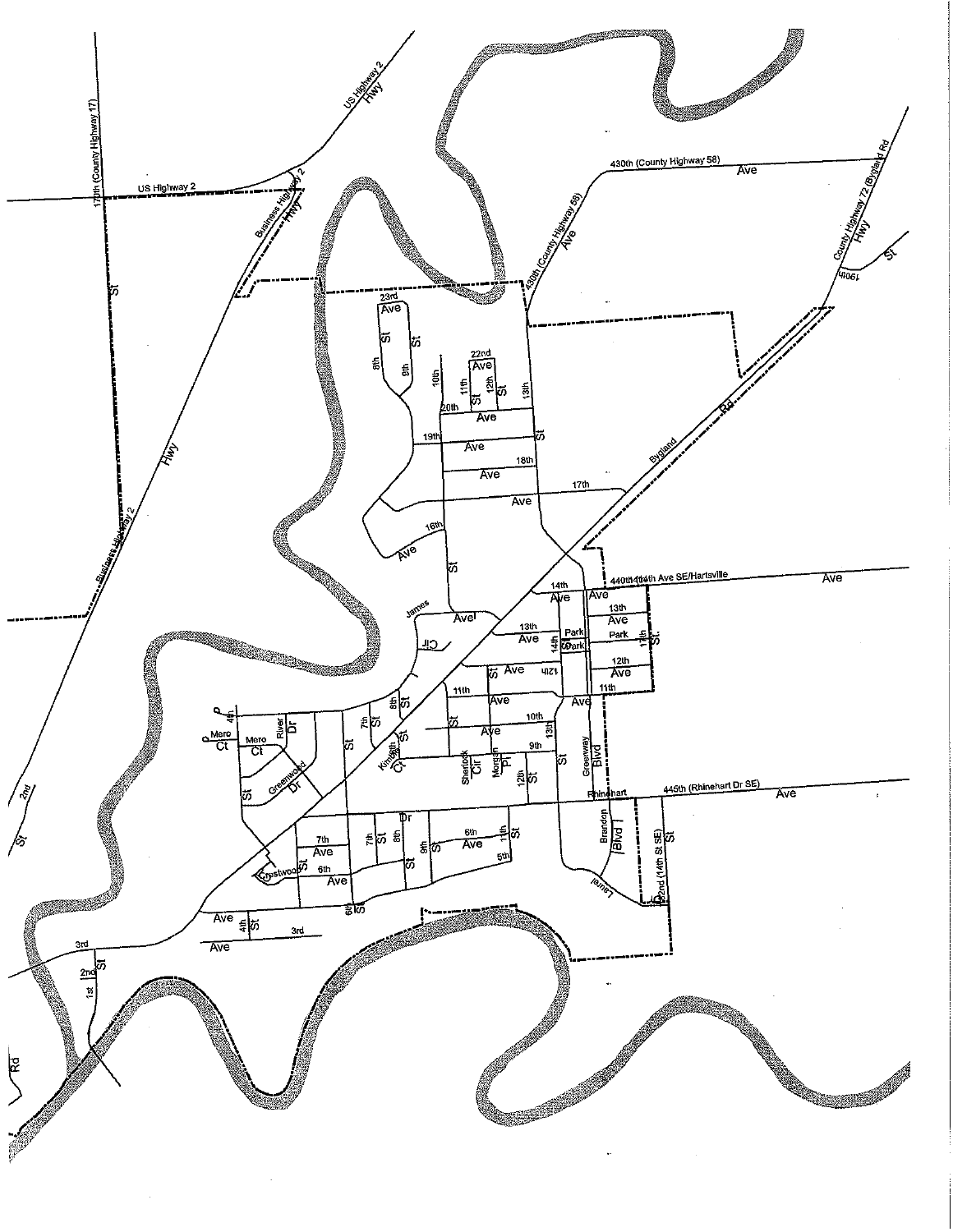### City of East Grand Forks Application for Special Event

| Internal Use Only                                                                                      |  |
|--------------------------------------------------------------------------------------------------------|--|
| The following items need to be completed and/or attached in order for the application to be processed: |  |
| *Application fee paid in full: $\Box$ yes $\Box$ no $\Box$ n/a                                         |  |
| *Application completed in full and signed: $\Box$ yes $\Box$ no                                        |  |
| *Map of route is provided: $\square$ yes $\square$ no                                                  |  |
| *Copy of voluntary waiver of liability agreement for participants: $\Box$ yes $\Box$ no $\Box$ n/a     |  |
| *Event Sponsor – Release & Indemnification Agreement: $\Box$ yes $\Box$ no                             |  |
| *Liability Insurance: $\Box$ yes $\Box$ no                                                             |  |
| *MnDot (if applicable): $\Box$ approved $\Box$ denied $\Box$ n/a                                       |  |
| *Appropriate Staff: $\Box$ approved $\Box$ denied $\Box$ n/a                                           |  |
|                                                                                                        |  |
|                                                                                                        |  |
| *Council Approval ___/___/___ □ approved □ denied                                                      |  |
|                                                                                                        |  |
|                                                                                                        |  |
|                                                                                                        |  |
|                                                                                                        |  |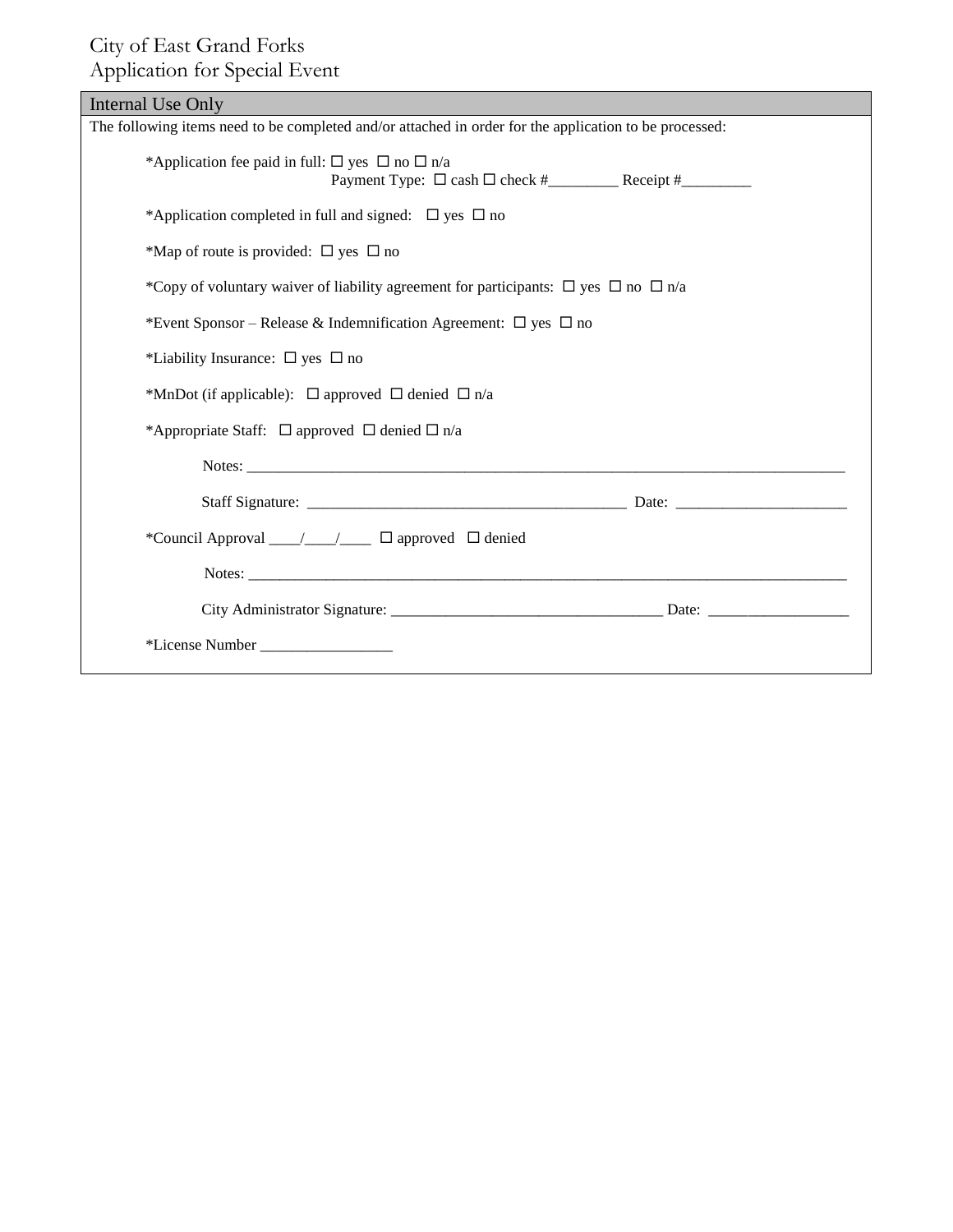## **\_\_\_\_\_\_\_\_\_\_\_\_\_\_\_\_\_\_\_\_\_\_\_\_\_\_\_\_-EVENT SPONSOR-RELEASE AND INDEMNIFICATION AGREEMENT CITY OF EAST GRAND FORKS, MINNESOTA**

#### **THIS IS A RELEASE OF LIABILITY INDEMNIFICATION AGREEMENT SPECIAL EVENTS HOLDER MUST READ CAREFULLY BEFORE SIGNING.**

\_\_\_\_\_\_\_\_\_\_\_\_\_\_\_\_\_\_\_\_\_\_\_\_\_\_\_\_\_\_\_\_\_\_\_\_\_\_\_\_\_\_\_\_\_\_\_\_\_\_\_\_\_\_\_\_\_\_\_\_\_\_\_\_\_\_\_\_\_\_\_\_\_\_\_\_\_

\_\_\_\_\_\_\_\_\_\_\_\_\_\_\_\_\_\_\_\_\_\_\_\_\_\_\_\_\_\_\_\_\_\_\_\_\_\_\_\_\_\_\_\_\_\_\_\_\_\_\_\_\_\_\_\_\_\_\_\_\_\_\_\_\_\_\_\_\_\_\_\_\_\_\_\_\_

\_\_\_\_\_\_\_\_\_\_\_\_\_\_\_\_\_\_\_\_\_\_\_\_\_\_\_\_\_\_\_\_\_\_\_\_\_\_\_\_\_\_\_\_\_\_\_\_\_\_\_\_\_\_\_\_\_\_\_\_\_\_\_\_\_\_\_\_\_\_\_\_\_\_\_\_\_

\_\_\_\_\_\_\_\_\_\_\_\_\_\_\_\_\_\_\_\_\_\_\_\_\_\_\_\_\_\_\_\_\_\_\_\_\_\_\_\_\_\_\_\_\_\_\_\_\_\_\_\_\_\_\_\_\_\_\_\_\_\_\_\_\_\_\_\_\_\_\_\_\_\_\_\_\_

\_\_\_\_\_\_\_\_\_\_\_\_\_\_\_\_\_\_\_\_\_\_\_\_\_\_\_\_\_\_\_\_\_\_\_\_\_\_\_\_\_\_\_\_\_\_\_\_\_\_\_\_\_\_\_\_\_\_\_\_\_\_\_\_\_\_\_\_\_\_\_\_\_\_\_\_\_

\_\_\_\_\_\_\_\_\_\_\_\_\_\_\_\_\_\_\_\_\_\_\_\_\_\_\_\_\_\_\_\_\_\_\_\_\_\_\_\_\_\_\_\_\_\_\_\_\_\_\_\_\_\_\_\_\_\_\_\_\_\_\_\_\_\_\_\_\_\_\_\_\_\_\_\_\_

In consideration for being permitted to engage in the following special event activities on the City of East Grand Forks' property:

Special Events Holder hereby acknowledges, represents, and agrees as follows:

A. We understand that the above described activities are or may be dangerous and do or may involve risks or injury, loss, or damage to us and/or third parties. We further acknowledge that such risks may include but not be limited to bodily injury, personal injury, sickness, disease, death, and property loss or damage, arising from the following circumstances, among others:

#### **(Special Events Holder initials here) \_\_\_\_\_\_\_\_\_\_\_\_\_**

B. If required by this paragraph, we agree to require each participant in our special event to execute a **RELEASE AND INDEMIFICATION AGREEMENT** for ourselves and for the City of East Grand Forks, on a form approved by the City of East Grand Forks.

Participant Release and Indemnification required? YES \_\_\_\_\_\_ NO \_\_\_\_\_\_\_

#### **(Special Events Holder initials here) \_\_\_\_\_\_\_\_\_\_\_\_\_**

C. We agree to procure, keep in force, and pay for special event insurance coverage, from an insurer acceptable to the City of East Grand Forks, for the duration of the above described activities.

**(Special Events Holder initials here) \_\_\_\_\_\_\_\_\_\_\_\_\_**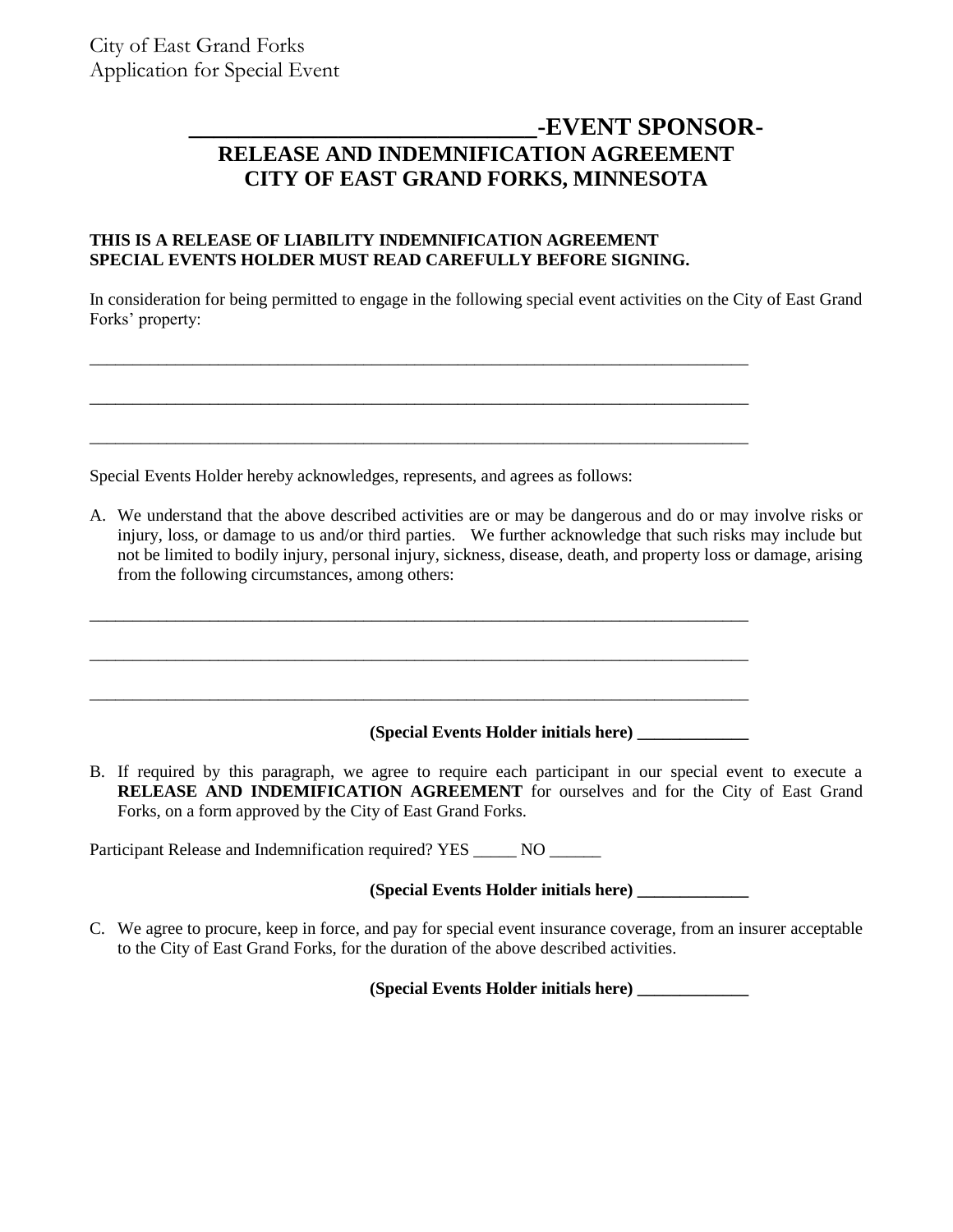D. By signing this **RELEASE AND INDEMNIFICATION AGREEMENT,** we hereby expressly assume all such risks of injury, loss, or damage to us or any related thirty party, arising out of or in any way related to the above described activities, whether or not caused by the act, omission, negligence, or other fault of the City of East Grand Forks, it officers, its employees, or by any other cause.

#### **(Special Events Holder initials here) \_\_\_\_\_\_\_\_\_\_\_\_\_\_**

E. By signing this **RELEASE AND INDEMNIFICATION AGREEMENT,** we further hereby exempt, release and discharge the City of East Grand Forks, its officers, and its employees, from any and all claims, demands, and actions for such injury, loss, or damage to us or to any third party, arising out of or in any way related to the above described activities, whether or not caused by the act, omission, negligence, or other fault of the City of East Grand Forks, its officers, its employees, or by any other cause.

#### **(Special Events Holder initials here) \_\_\_\_\_\_\_\_\_\_\_\_\_\_**

F. We further agree to defend, indemnify and hold harmless the City of East Grand Forks, its officers, employees, insurers, and self insurance pool, from and against all liability, claims, and demands, court costs and attorneys fees, including those arising from any third party claim asserted against the City of East Grand Forks, its officers, employees, insurers or self insurance pool, on account of injury, loss or damage, including without limitation claims arising from bodily injury, personal injury, sickness, disease, death, property damage or loss, or any other loss of any kind whatsoever, which arise out of or are in any way related to the above described activities, whether or not caused by our act, omission, negligence, or other fault of the City of East Grand Forks, its officers, it employees, or by any other cause.

#### **(Special Events Holder initials here) \_\_\_\_\_\_\_\_\_\_\_\_\_\_**

G. By signing this **RELEASE AND INDEMNIFICATION AGREEMENT**, we hereby acknowledge and agree that said Agreement extends to all acts omissions, negligence, or other fault of the City of East Grand Forks, its officers, and/or its employees, and that said Agreement is intended to be as broad and inclusive as is permitted by the laws of the State of Minnesota. If any portion thereof is held invalid, it is further agreed that the balance shall, notwithstanding, continue in full legal force and effect.

#### **(Special Events Holder initials here) \_\_\_\_\_\_\_\_\_\_\_\_\_\_**

H. We understand and agree that this **RELEASE AND INDEMNIFICATION AGREEMENT** shall be governed by the laws of the State of Minnesota and that jurisdiction and venue for any suit or cause of action under this agreement shall lie in the courts.

#### **(Special Events Holder initials here) \_\_\_\_\_\_\_\_\_\_\_\_\_\_**

I. This **RELEASE AND INDEMNIFICATION AGREEMENT** shall be effective as of the date or dates of the applicable special event, shall continue in full force until our responsibilities hereunder are fully discharged, and shall be binding upon us, or successors, representatives, heirs, executors, assigns, and transferees.

#### **(Special Events Holder initials here) \_\_\_\_\_\_\_\_\_\_\_\_\_\_**

**IN WITNESS THEREOF, THIS RELEASE AND INDEMNIFICATION AGREEMENT** is executed by the special events holder, acting by and through the undersigned, who represents that he or she is properly authorized to bind the Special Events Holder hereto.

**PRINTED NAME AND TITLE OF PERSON SIGNING ON BEHALF OF SPECIAL EVENTS HOLDER:**